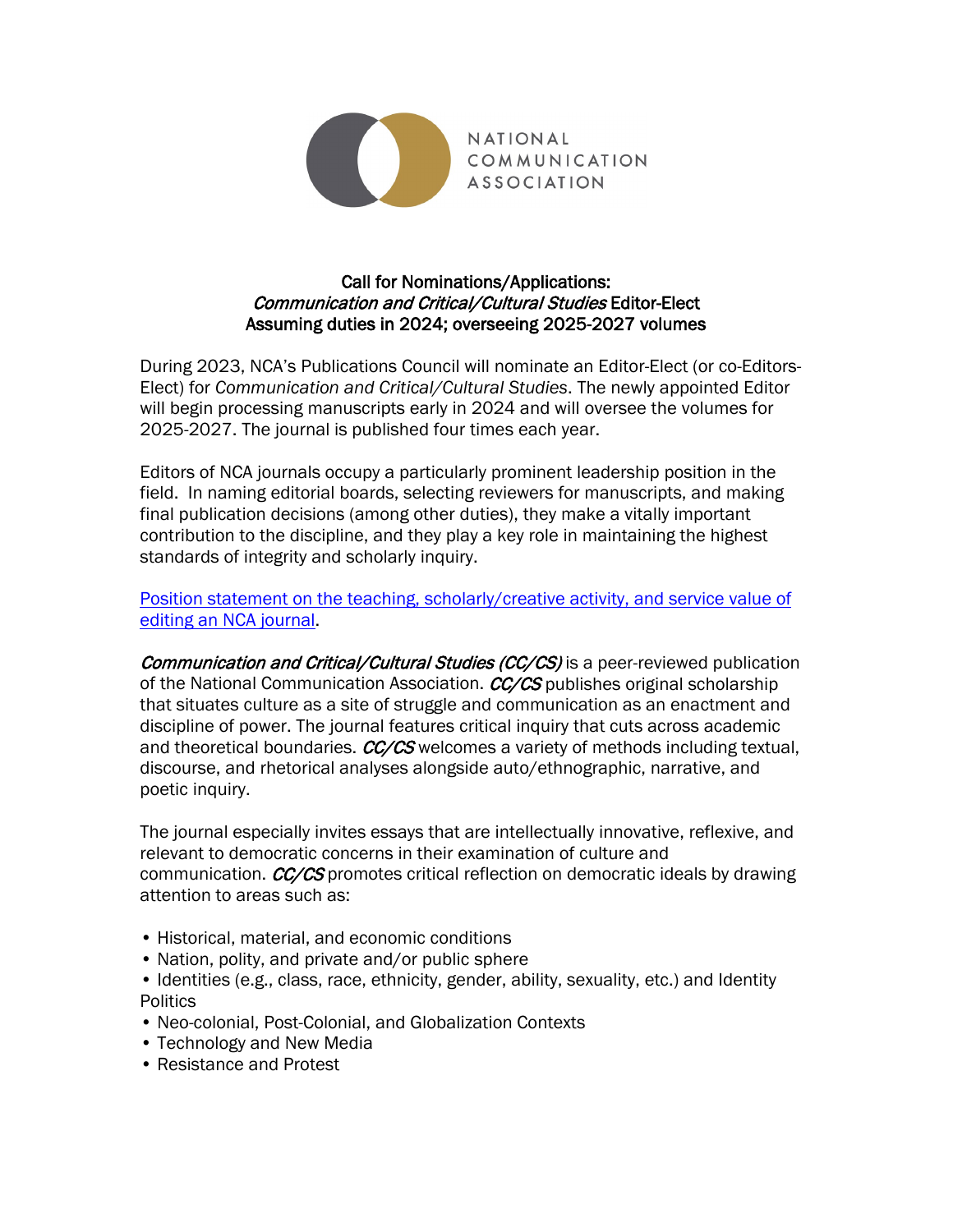In addition to research essays,  $CC/CS$  publishes occasional reviews of major new books.

Robin Boylorn, University of Alabama, is the current Editor.

# Editor Support:

Editors of *CC/CS* receive an annual stipend of \$16,000 from NCA, and administrative and editorial support from our publisher, Taylor & Francis.

## Considered Criteria:

In selection of journal editors, the following criteria will be considered:

- 1. Relevant research profile
- 2. Relevant editorial experience
- 3. Relevant project management experience
- 4. Innovative vision for the journal

#### Requirements:

Editors must be members of NCA at the time of their appointment and must maintain membership in the Association throughout their editorial terms. Editors should plan to attend all NCA conventions from the time they are elected until they have completed their terms.

Editors also must:

- 1) Agree to observe and support NCA's publication policies.
- 2) Commit to using the Taylor & Francis online system for manuscript submission, review, and editing.
- 3) Commit to adhering to the [NCA Policy on Affirmative Action and](https://www.natcom.org/sites/default/files/Public_Statement_NCA_Policy_on_Affirmative_Action_and_Nondiscrimination_2017.pdf)  [Nondiscrimination](https://www.natcom.org/sites/default/files/Public_Statement_NCA_Policy_on_Affirmative_Action_and_Nondiscrimination_2017.pdf) and the [NCA Statement on Diversity, Equity, and Inclusion](https://www.natcom.org/sites/default/files/NCA_Statement_on_Diversity_Equity_and_Inclusion_2018.pdf) and to implementing strategies aimed at increasing inclusion, diversity, equity, and access in the journal.
- 4) Commit to meeting editorial deadlines.

## Application Process:

Self-nominations are welcome.

Applicants/Nominators should develop a letter that addresses the following:

- 1) A commitment from the nominee to serve if elected.
- 2) Editorial plans and projections for the journal, including the nominee's vision for content direction within the established mission of the journal.
- 3) Strategies that will be used to increase inclusion, diversity, equity, and access in the journal.
- 4) If a co-editorship is proposed, a description of how the work will be managed.